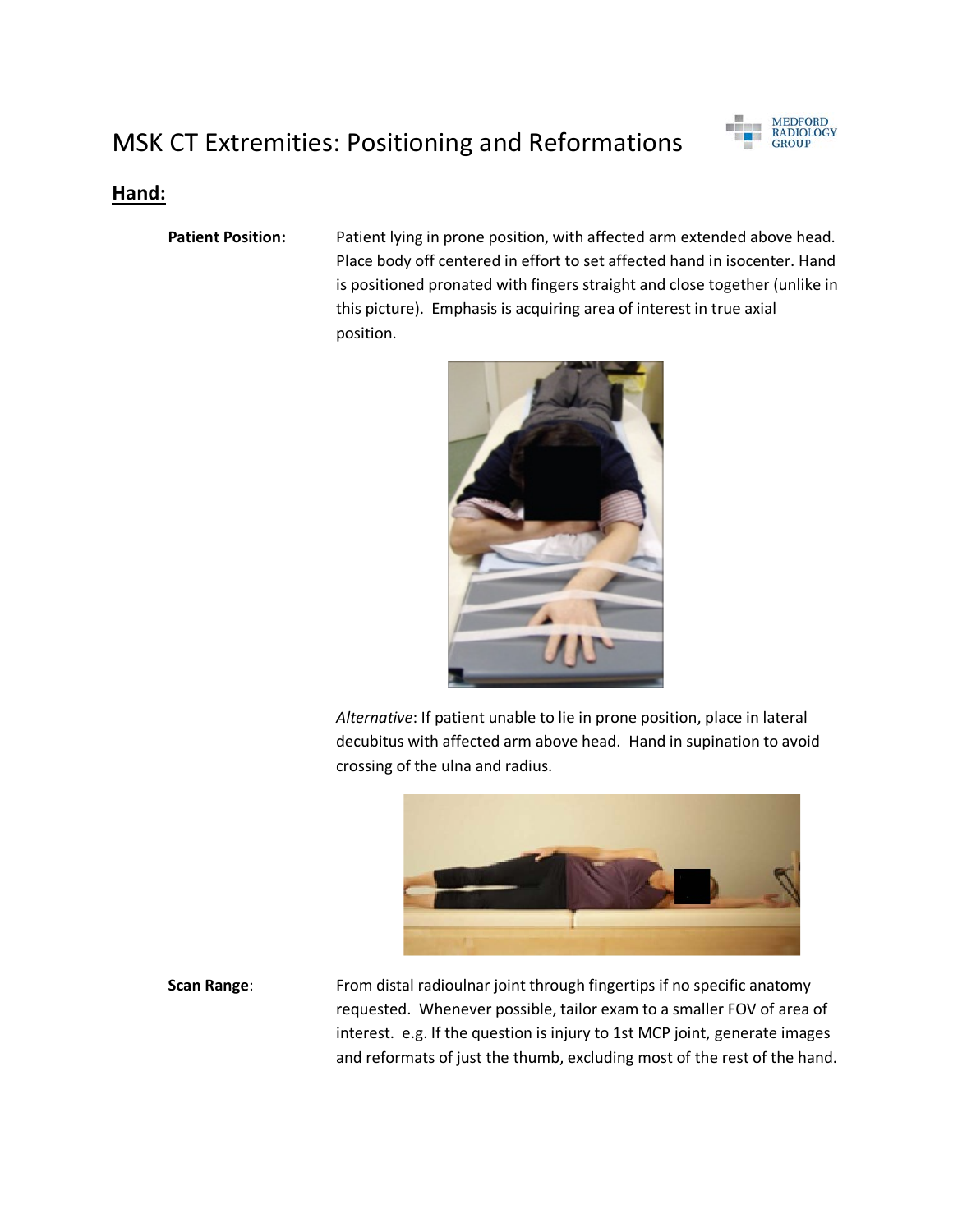- **Image Display:** Images should be displayed with fingers at top on sagittal and coronals. Dorsum of the hand on top for axial images. Use smallest FOV possible to show area of interest.
- **Reformations**: First, align all viewport lines to be orthogonal to hand. Next, make coronal and sagittal MPRs along the long axis of the hand. Use smallest FOV possible to show area of interest. Minimize surrounding space on reformatted images.



If patient is not in ideal position, create an axial MPR data set perpendicular to the long axis of the hand.



*If specific digit or metacarpals is the area of interest*, align reformations along that axis. (Below is an example of  $5<sup>th</sup>$  metacarpal reformations)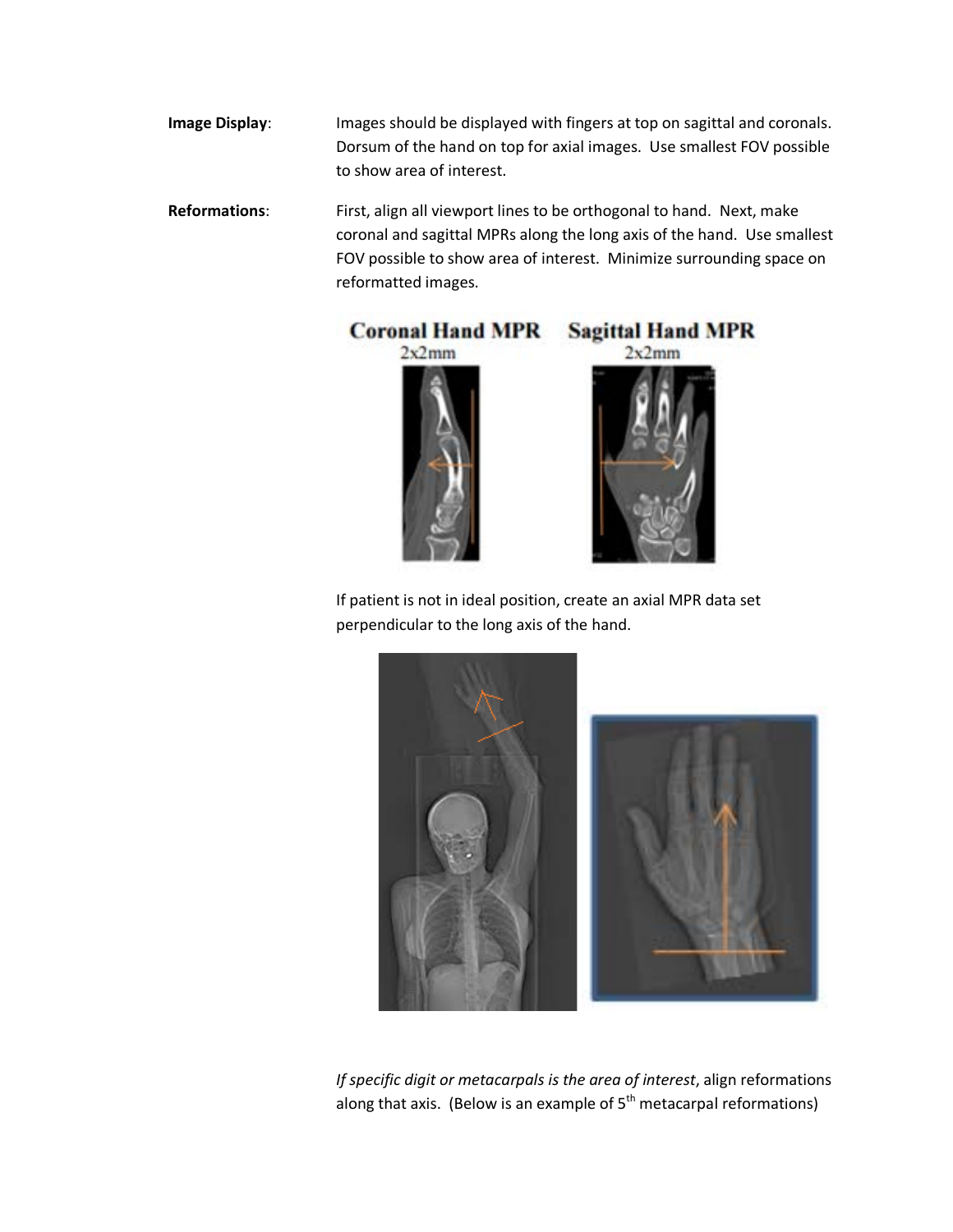

## **Wrist**:

Patient Position: Patient lying in prone position, with affected arm extended above head. Body will be slightly off-centered in effort to place affected wrist in isocenter.



*Alternative*: If patient unable to lie in prone position, place in lateral decubitus with affected arm above head. Hand in supination to avoid crossing of the ulna and radius.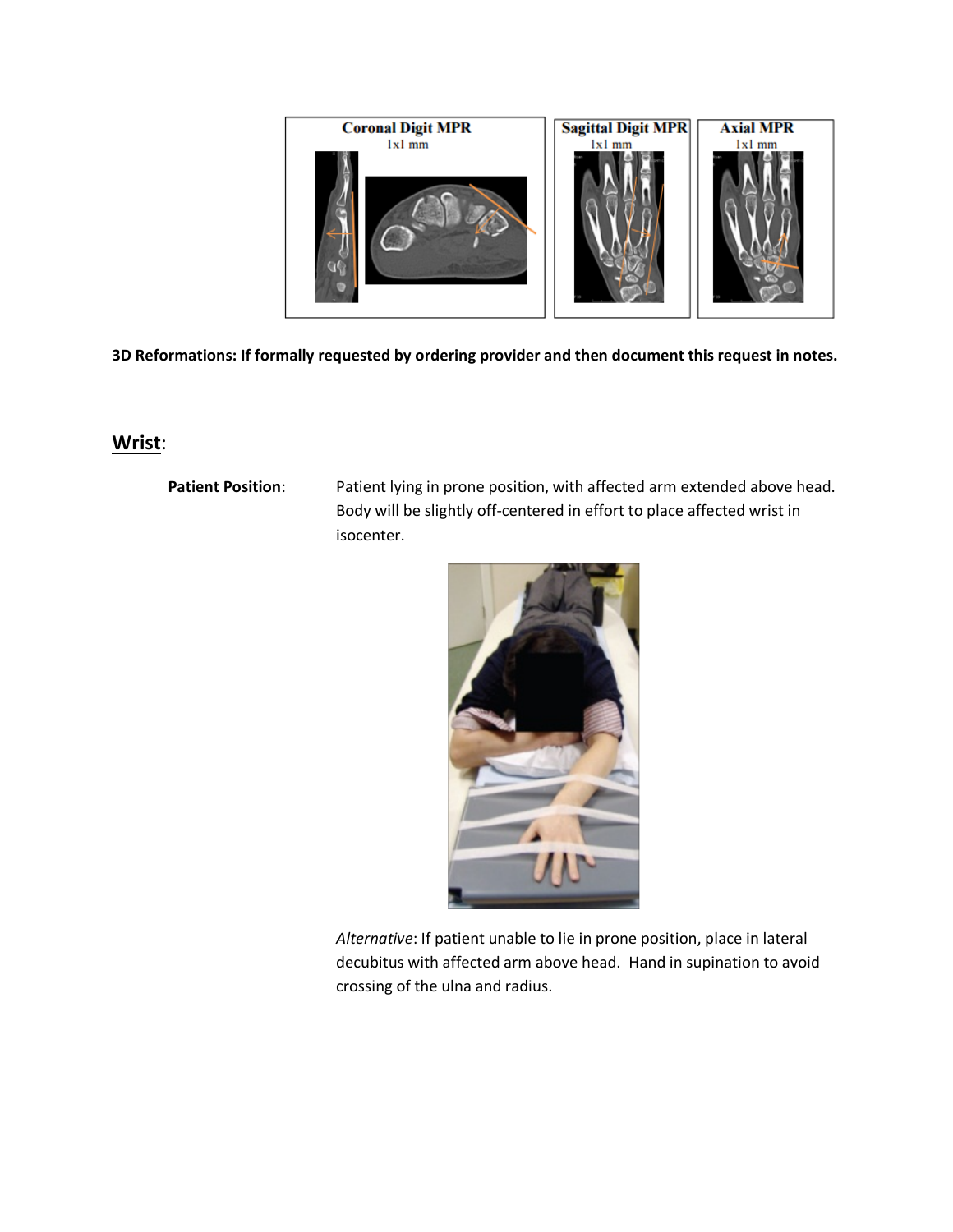

FOV possible to show area of interest. Minimize surrounding space on

| Scan Range:           | Base of the metacarpals through the distal radioulnar joint.                                                                                                                    |
|-----------------------|---------------------------------------------------------------------------------------------------------------------------------------------------------------------------------|
| <b>Image Display:</b> | Images should be displayed with fingers at top on sagittal and coronals.<br>Dorsum of the wrist on top for axial images. Use smallest FOV possible<br>to show area of interest. |
| <b>Reformations:</b>  | First, align all viewport lines to be orthogonal to wrist. Next, make<br>coronal and sagittal MPRs along the long axis of the wrist. Use smallest                               |



If patient is not in ideal position, create an axial MPR data set perpendicular to the long axis of the wrist.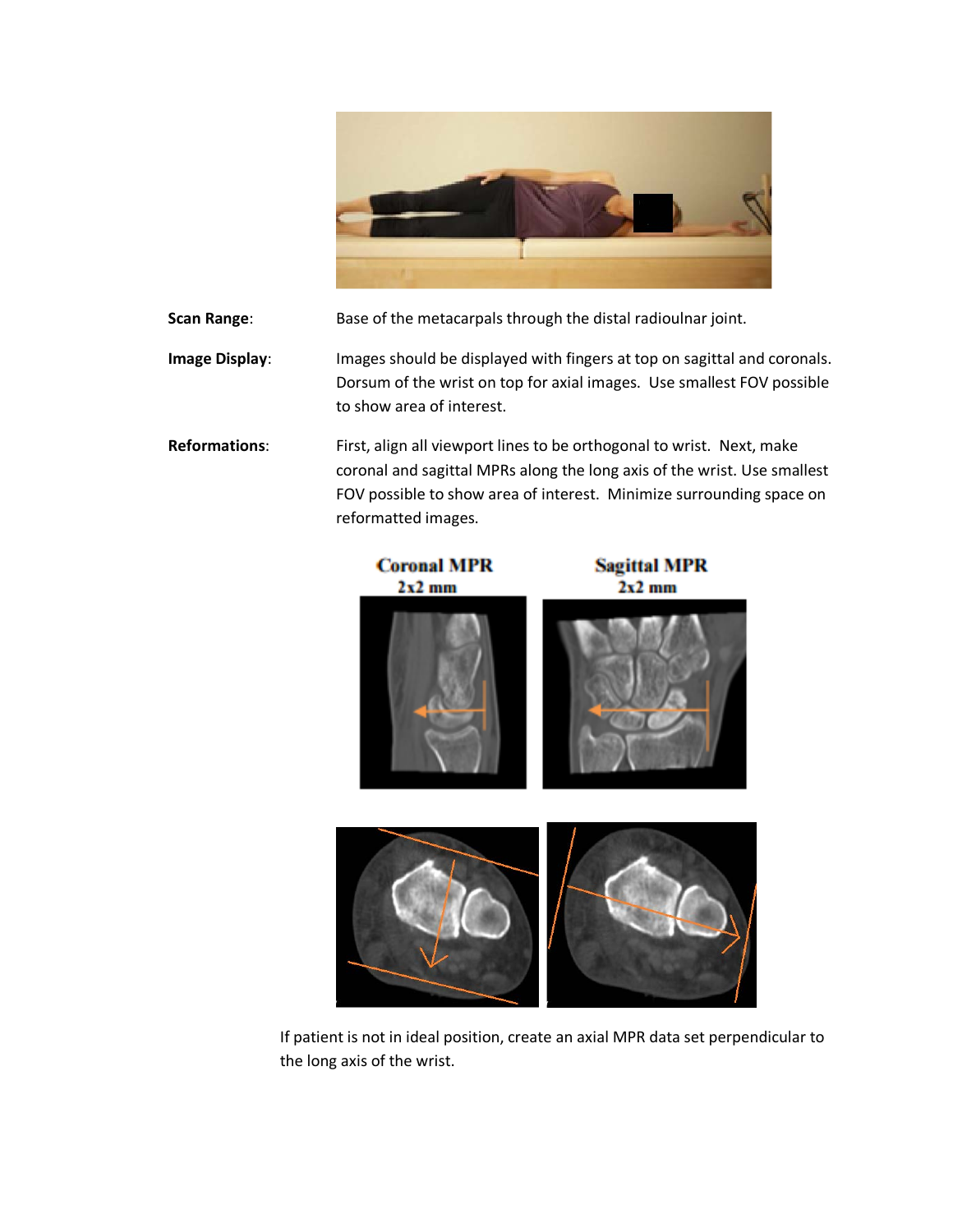

## **Elbow:**

Patient Position: Place patient in a lateral decubitus position, with affected arm extended above head and hand supinated.



*Alternative Position #1 due to limited mobility*: Place patient in supine head first position with arm above head.



*Alternative Position #2 due to limited mobility*: Place patient supine with arm preferably at side (not on abdomen) or on body if patient unable to place by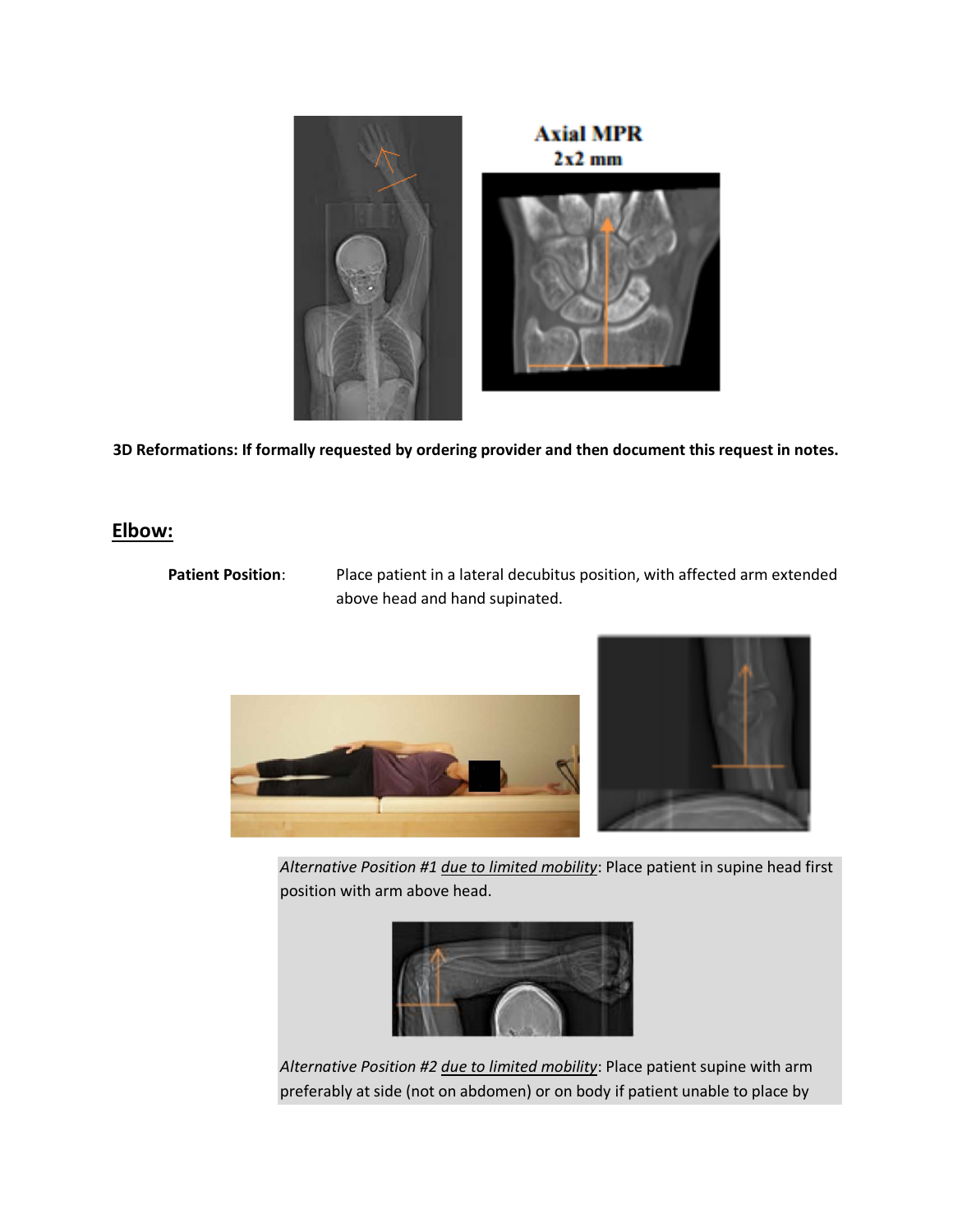side. Secure with straps and sponges as necessary. Instruct patient there will be a breath hold.



**Scan Range:** Distal humerus through proximal radius and ulna.

**Image Display:** Anatomical position

**Reformations**: Align all viewport lines to be orthogonal to elbow and make coronal and sagittal 2x2 MPRs. If patient is unable to place elbow in ideal position, create axial MPR, 2x2mm.



**3D Reformations: If formally requested by ordering provider and then document this request in notes.**

# **Shoulder:**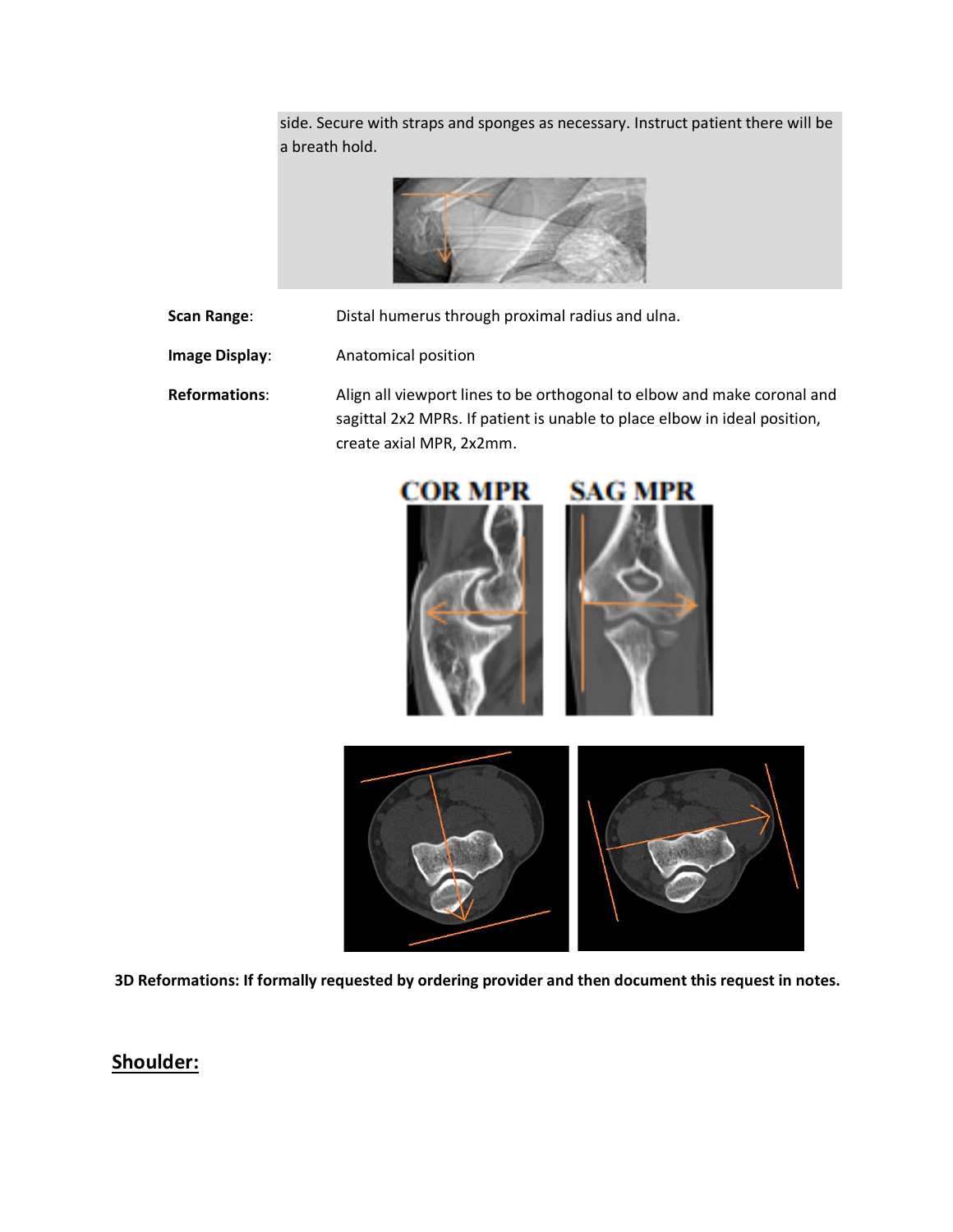**Patient Position:** Patient lying in supine position, head first, shoulders square with affected shoulder slightly toward isocenter.

**Scan Range:** Proximal humerus to above soft tissue of shoulder. If for scapula, include entire scapula in scan range.



**Image Display:** Anatomical position **Reformations**: Coronal, sagittal and axial MPRs should be made in true orthogonal planes to glenohumeral joint.







**3D Reformations: If formally requested by ordering provider and then document this request in notes.**

#### **Foot:**

**Patient Position:** Patient lying in supine position, feet first. Lower extremity of interest extended on foot holder (or box) with foot perpendicular to table. Opposite leg should be bent at knee and placed out of scan range.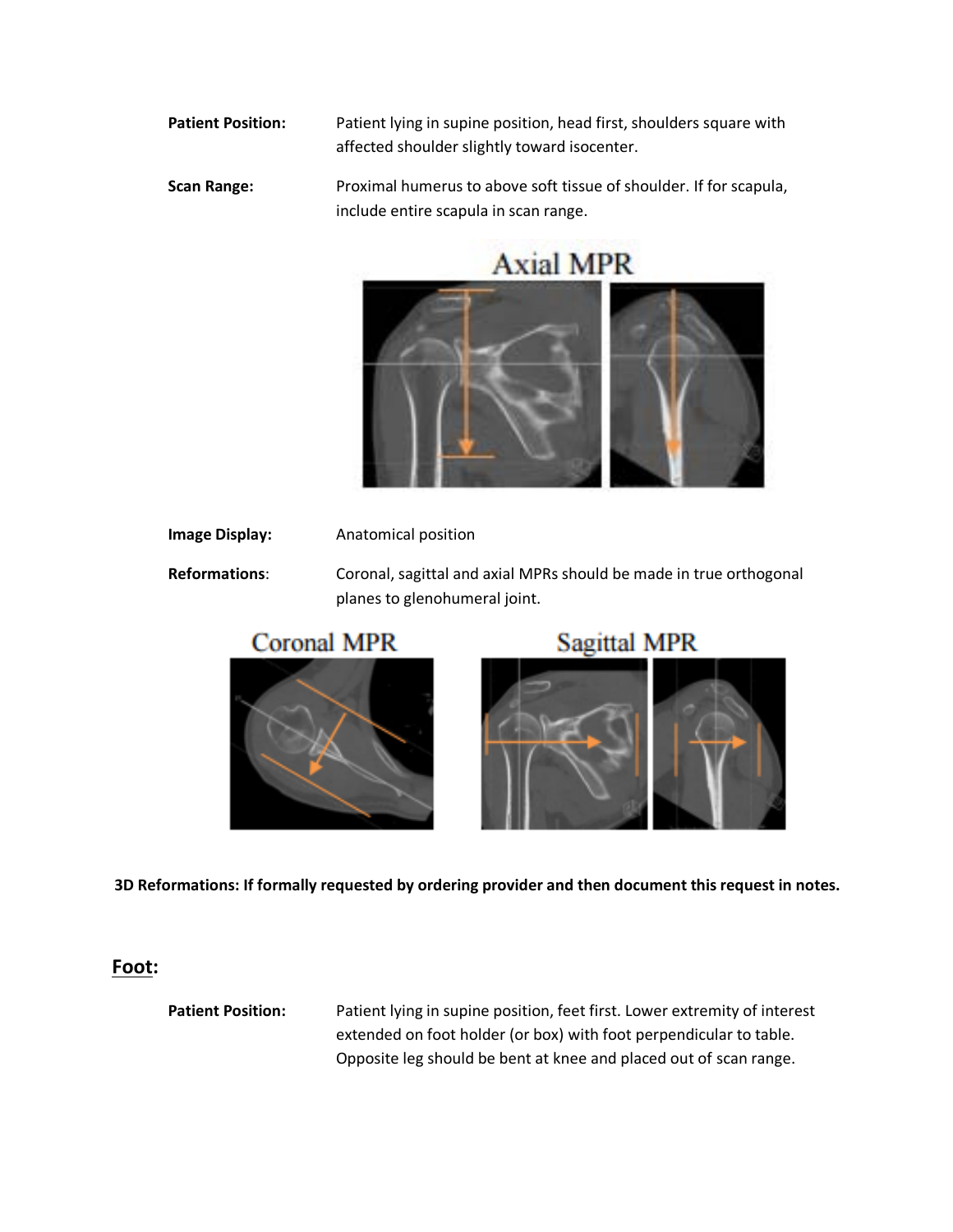



Scan Range: Above tibia/fibula joint through entire foot.

**Image Display:** Anatomical position

Area of Coverage on Lateral Topogram



**Reformations:** Make coronal and sagittal MPRs as depicted below using thin data set with sharp kernel.

Sagittal MPR<br> $2x2$  mm



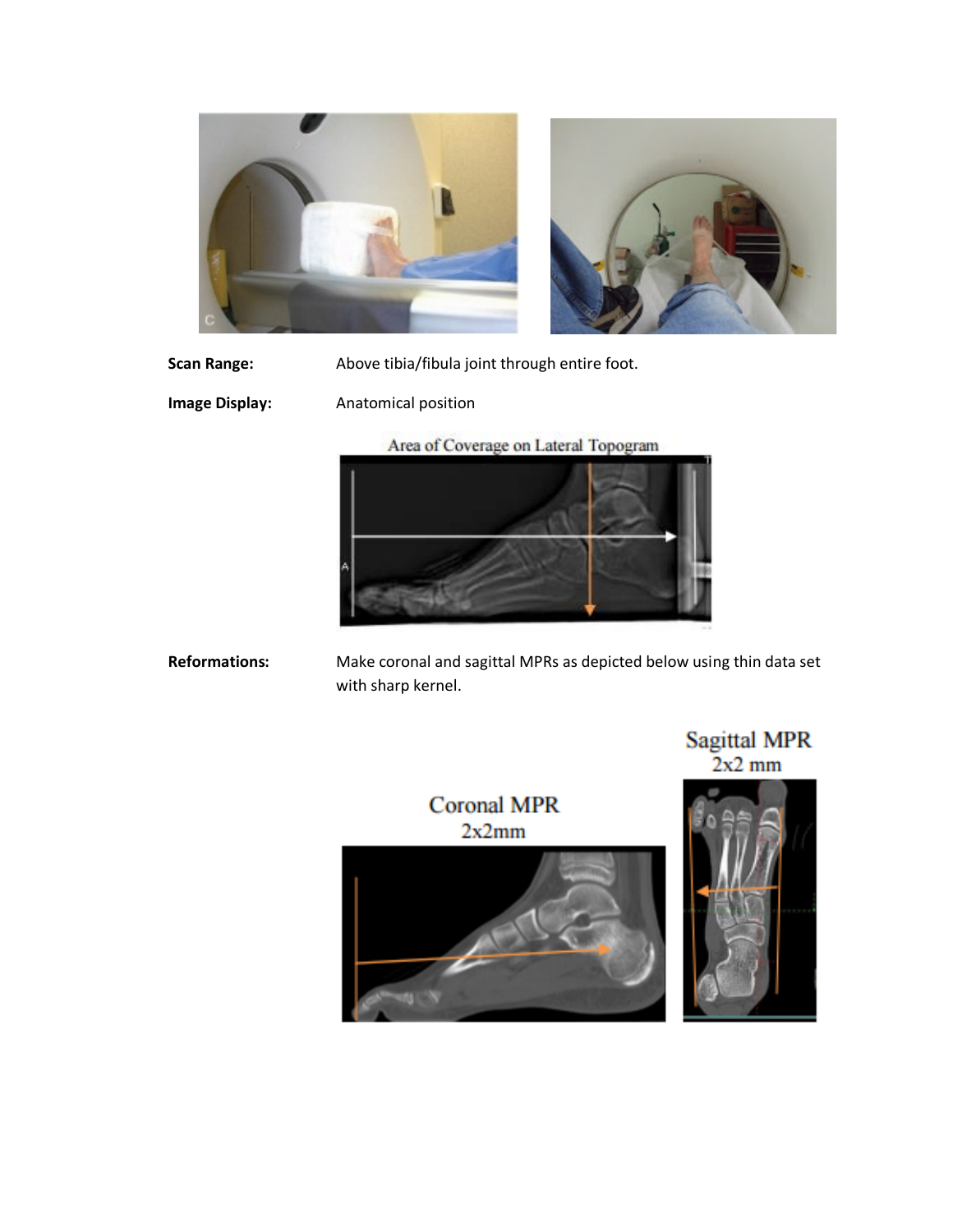



*If specific digit or metatarsals is the area of interest*, align reformations along that axis. Include oblique axial reformations if needed.



**3D Reformations: If formally requested by ordering provider and then document this request in notes.**

# **Ankle:**

Patient Position: Patient lying in supine position, feet first. Lower extremity of interest extended on foot holder (or box) with foot perpendicular to table. Opposite leg should be bent at knee and placed out of scan range.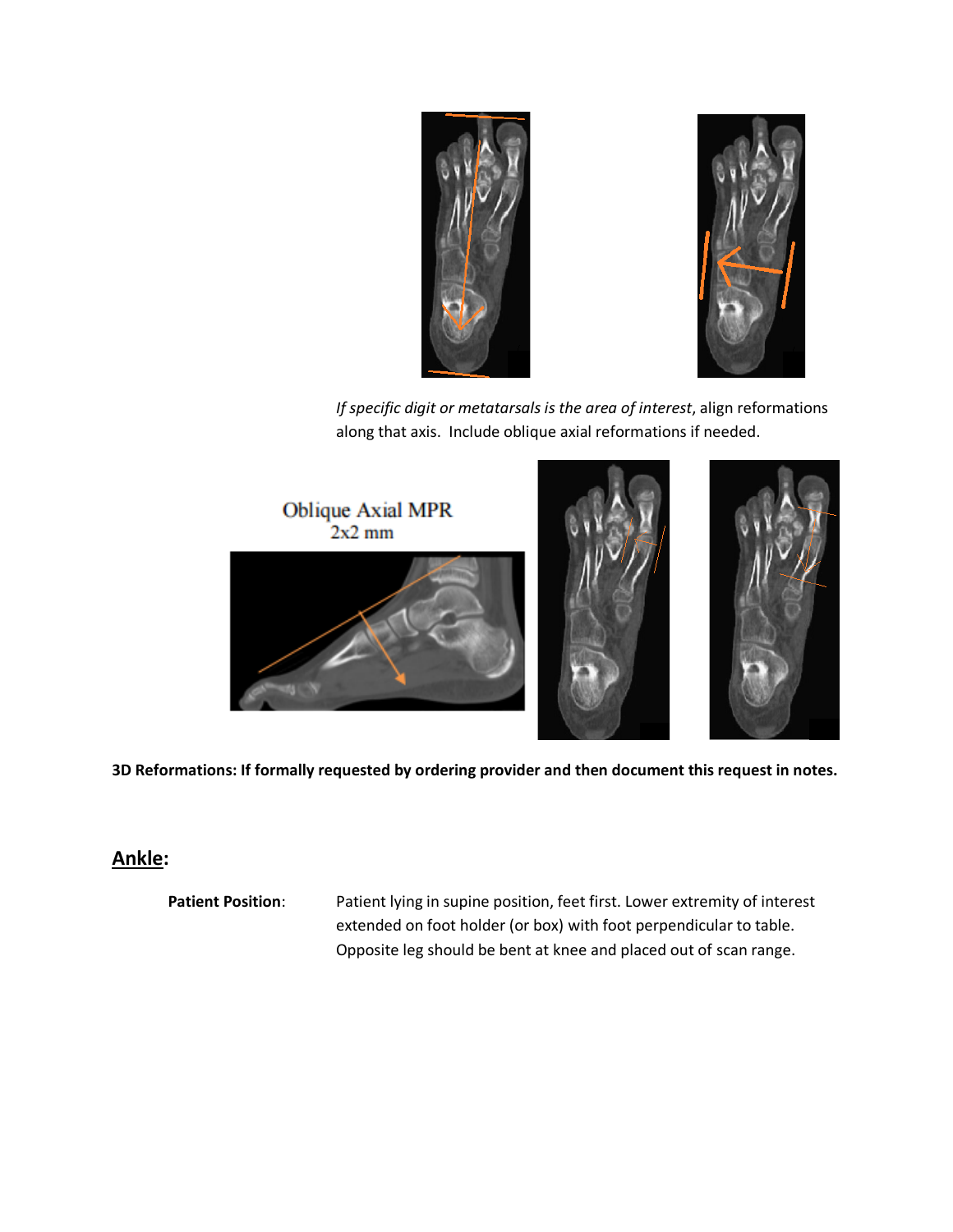

**Scan Range:** Above tibia/fibula joint through hind foot.



**Image Display:** Anatomical position

**Reformations**: Make mortise coronal and sagittal MPRs as depicted below using thin data set with sharp kernel. If unable to acquire data orthogonal to ankle, make a true axial MPR series, 2x2mm.





**3D Reformations: If formally requested by ordering provider and then document this request in notes.**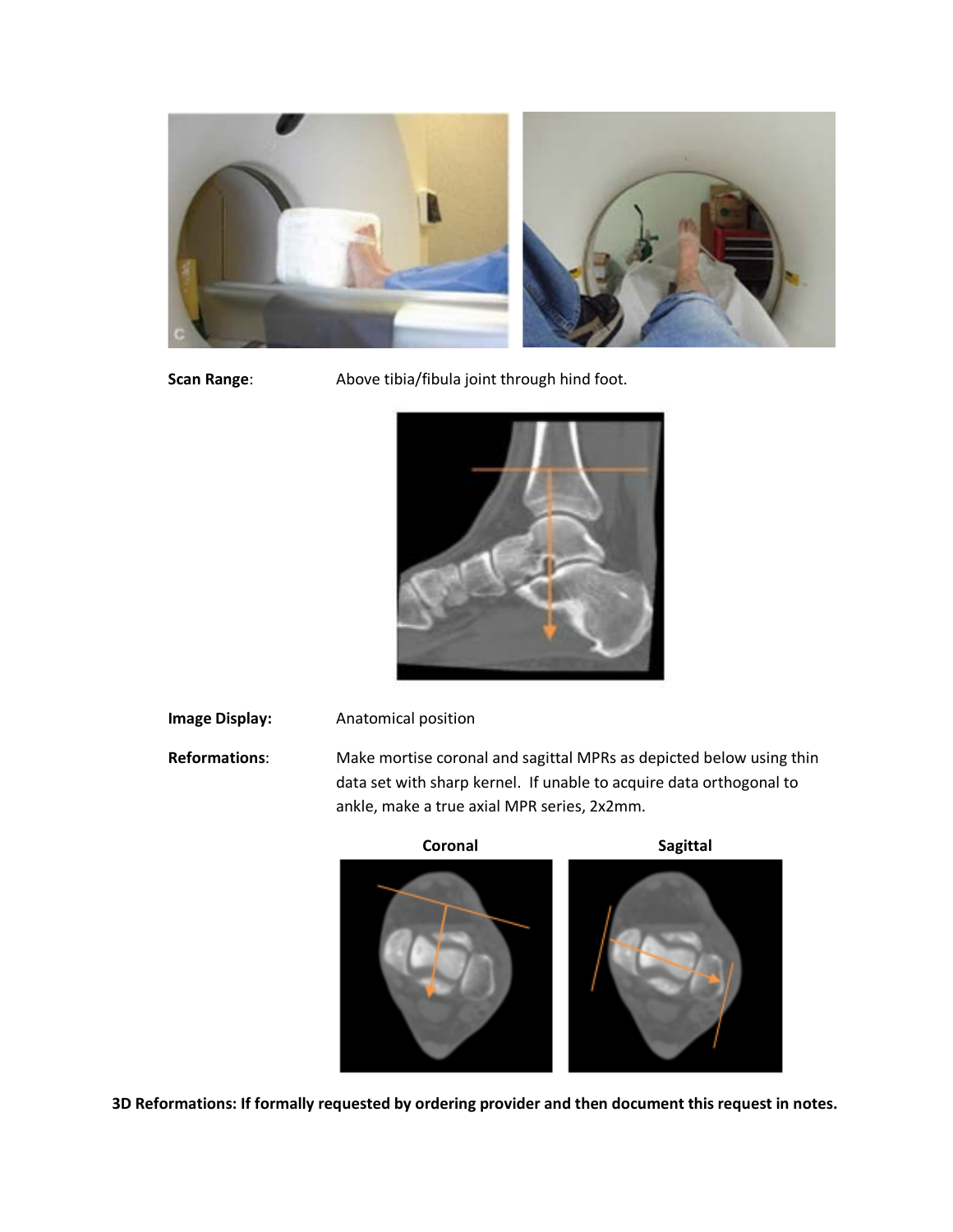# **Knee:**

**Patient Position**: Patient supine, feet first with legs flat on the table (no cushions or

**Scan Range**: Distal Femur to proximal tibia/fibula.

wedges).



**Image Display:** Anatomical position

**Reformations:** Align all viewport lines orthogonal to affected knee before creating coronal and sagittal MPRs.



**Coronal** Sagittal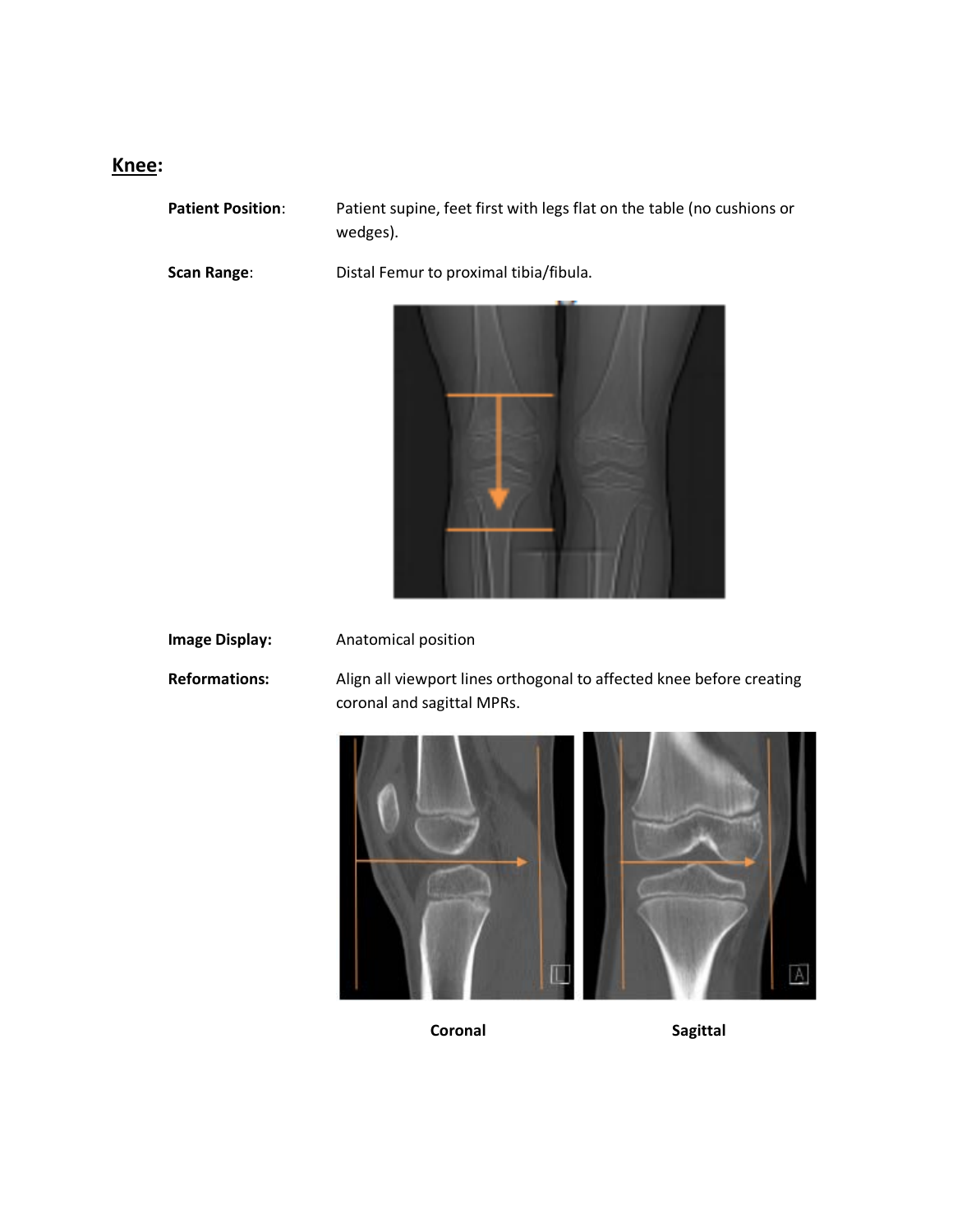

**Hip/Pelvis**: When RT or LT hip ordered, *SCAN THE WHOLE PELVIS*.

| <b>Patient Position:</b> | Patient supine, feet first with legs flat on the table (no cushions or<br>wedges). |
|--------------------------|------------------------------------------------------------------------------------|
| Scan Range:              | Scan from above iliac crests (IC) through the ischial tuberosities.                |
| Image Display:           | Anatomical position                                                                |



**Image Display:** Anatomical position

**Reformations**: Align all three viewports in true orthogonal planes before making reformations. Coronal and sagittal MPRs as depicted below. If patient is not in ideal position, create a true axial MPR data set.